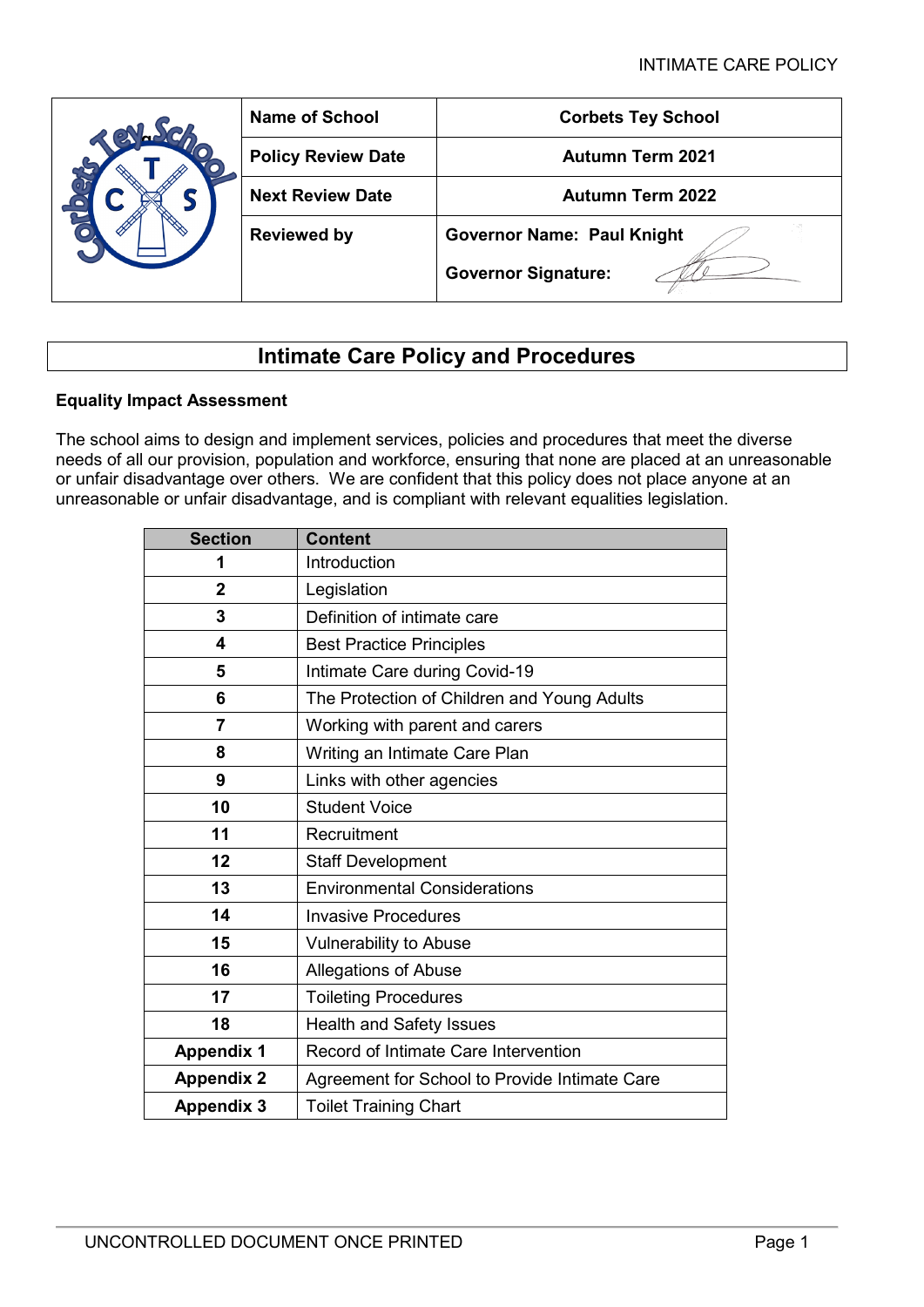# **1. Introduction**

- 1.1. This policy applies to everyone involved in the intimate care of students regardless of their position within the school provision.
- 1.2. These guidelines should be read in conjunction with other policies including:
	- Child Protection Policy
	- Safeguarding Adults at Risk Policy
	- Whistleblowing Policy
	- Safeguarding Code of Conduct
	- Health & Safety Policy
	- Staff Recruitment Policy
	- Administration and Storage of Medication Policy
	- Meeting the Medical Needs of Students Policy
	- Physical Intervention Policy
	- Anti-bullying Policy
	- Accessibility Policy
	- Inclusion Policy
	- Mobile Phone Policy
- 1.3. Corbets Tey School is committed to ensuring that all staff responsible for the intimate care of students will undertake their duties in a professional manner at all times. These guidelines on intimate care aim to both to protect those being cared for and the staff who care for students. Dependency on a wide network of carers and other adults is the everyday experience of some disabled students in order that their medical and intimate care needs such as bathing and toileting can be met. The large number of adults involved and the nature of the care needs both increase the risk of exposure to abusive behaviour and make it more difficult to set and maintain physical boundaries. We take the view that everyone is safer if expectations are clear and approaches are as consistent as possible.
- 1.4. Statutory guidance (Working Together to Safeguard July 2018 and Keeping Children Safe in Education September 2020 and London Multi Agency Adult Safeguarding Policy and Procedures) requires the development of local guidelines and training for staff on good practice in intimate care for people with disabilities and we will follow this guidance in the care of vulnerable children and young adults attending all of our provision. This document meets this statutory requirement and is also applicable to students without disabilities.
- 1.5. We recognise that there is a need to treat all students with respect when intimate care is given. No student should be attended to in a way that causes loss of dignity, distress, embarrassment or pain. Student's will be taught the appropriate skills at any stage to help them become as independent as possible.

#### **2. Legislation and Statutory Guidance**

- Children Act 1989 & 2004
- Childcare Act 2006
- Health and Safety at Work Act 1974
- Equality Act 2010
- S.175 / S.57 Education Act 2002 (local authorities, governing bodies of maintained schools and institutions in the further education sector)
- Education (Independent School Standards) (England) Regulations 2010
- London Child Protection Procedures September 2020
- Working Together to Safeguard Children July 2018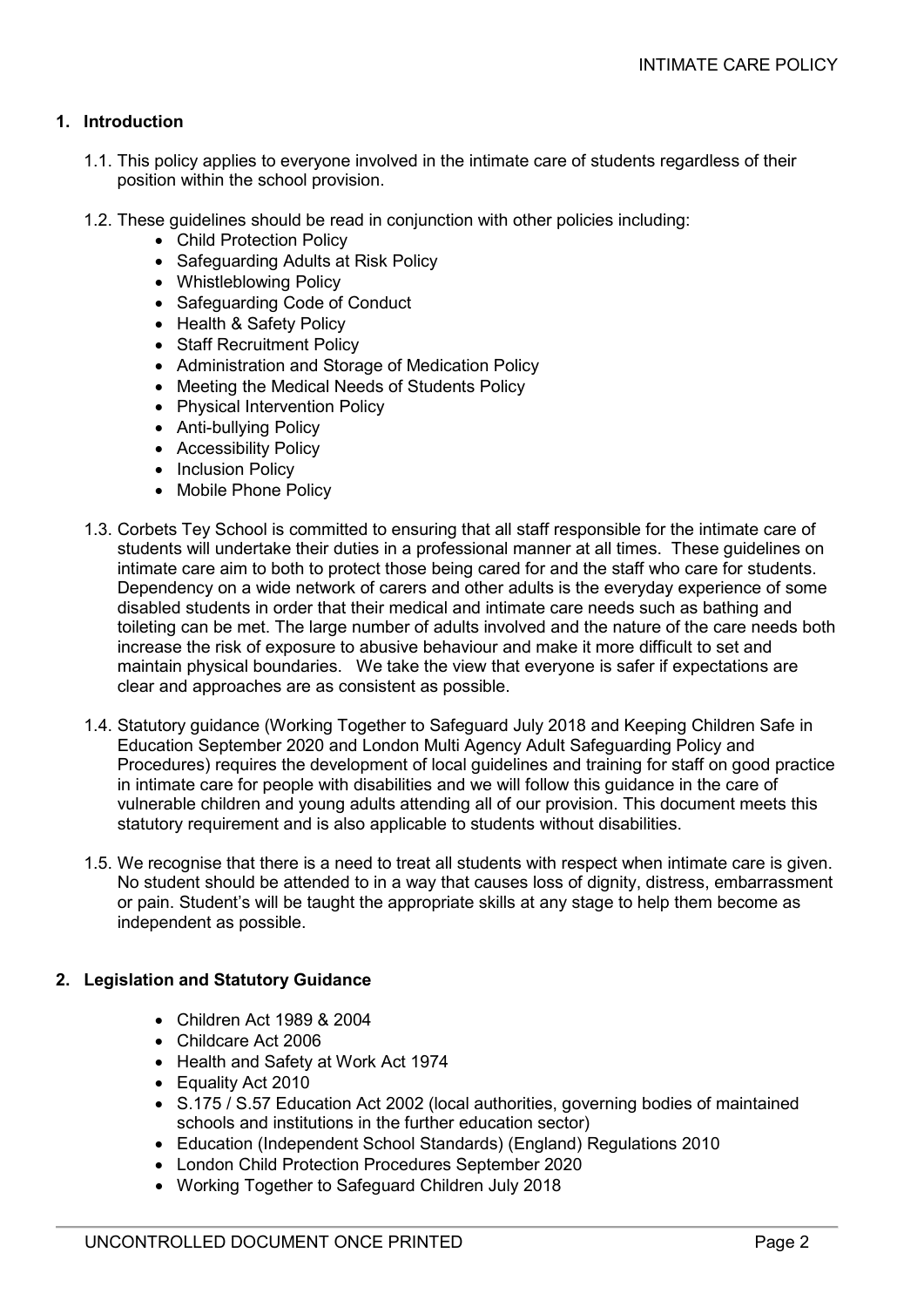- Keeping Children Safe in Education September 2021
- Mental Capacity Act 2005

## **3. Definition**

- 3.1. Our definition of intimate care is any personal care activity a child or young adult would normally be able to do for him/herself, which involves washing, touching or carrying out an invasive procedure (such as cleaning up after a child or young adult has soiled him/herself) to intimate personal areas.
- 3.2. In most cases such care will involve procedures to do with personal hygiene and the cleaning of equipment associated with the process as part of a staff member's duty of care.
- 3.3. In the cases of specific medical or care procedures only staff suitably trained and assessed as competent should undertake the procedure, (e.g. the administration of rectal diazepam).

# **4. Best Practice Principles**

- 4.1. The management of all students with intimate care needs will be carefully planned where appropriate.
- 4.2. In the case of a child under the age of 18, prior agreement must be obtained from parent and carers before intimate care procedures are undertaken (see Appendix 2).
- 4.3. For young adults aged 18+ the views of the vulnerable adult concerned should always be sought or if they are considered to lack capacity with this particular decision then another adult/advocate acting in their best interests can decide on their behalf in agreement with parent and carers (if appropriate for the situation). Parent and carers would usually be the best advocate for their young person and can express their views with regard to intimate care of their young person using the form at appendix 2.
- 4.4. Intimate Care may be included on Health Care plans (if appropriate) and any other plans which identify the support of intimate care where appropriate.
- 4.5. The most appropriate environment (eg: a changing room, medical room or adapted areas of specified toilet) should be selected to ensure privacy and dignity at all times.
- 4.6. Staff should never lock the door to a room or toilet where they are assisting students with intimate care (instead an engaged/vacant sign should be switched on the outside of the door)
- 4.7. Care should always be undertaken with tact, sensitivity and in an unhurried manner.
- 4.8. Whenever possible, gloves should be worn.<br>4.9. If washing is required, always use a disposa
- If washing is required, always use a disposable cloth or wet wipe, Emphasis should be on staff providing the minimum level of assistance and intervention, compatible with the particular circumstances and the needs. Students will be supported to achieve the highest level of independence that is possible given their age and abilities. Staff will encourage each child or young adult to do as much as independently as they can, with a focus on reducing prompt levels. This may mean giving the student responsibility for washing themselves.
- 4.10. Parent and carers will be asked to supply appropriately sized nappies or incontinence supplies, wipes and disposable bags. The school will supply gloves. We also require parents and carers to supply specialist swimwear designed to promote hygiene in the swimming pool.
- 4.11. Students who require intimate care are treated with respect at all times, welfare and dignity is of paramount importance and their right to privacy will be respected at all times.
- 4.12. Training is delivered according to the needs of individual students. Staff who provide intimate care are trained to do so (including Child Protection and/or Adult Safeguarding and Whistleblowing) and are fully aware of best practice.
- 4.13. Suitable equipment and facilities will be provided to assist with students who need special arrangements following assessment from physiotherapist/ occupational therapist.
- 4.14. Staff will be supported to adapt their practice in relation to the needs of individual students taking into account developmental changes such as the onset of puberty and menstruation.
- 4.15. Individual intimate care plans, if appropriate will be drawn up for particular students in line with their individual circumstances.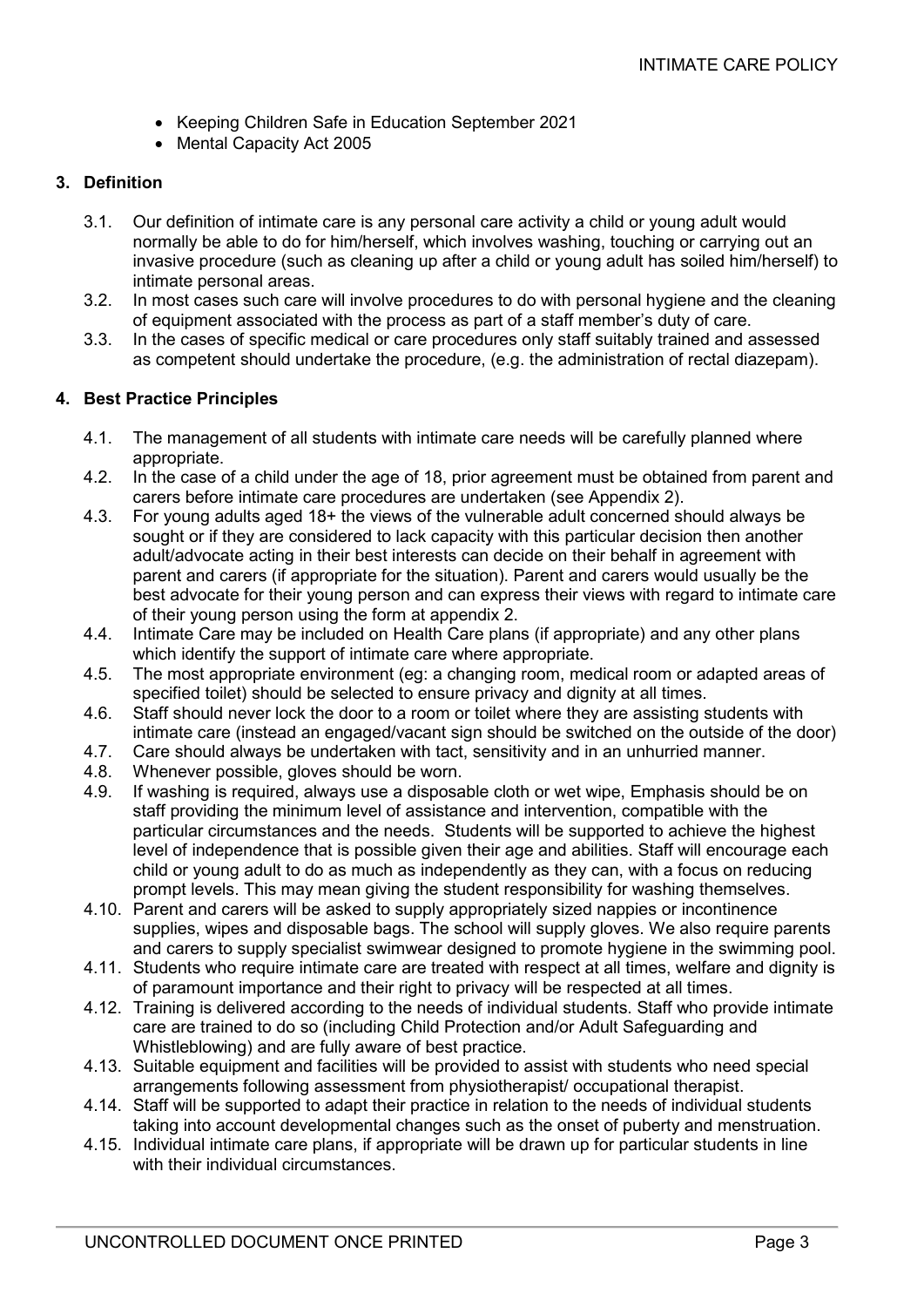- 4.16. Careful consideration will be given to each situation to determine how many carers might need to be present when a student is assisted. Where possible one student will be assisted by one adult unless there is a sound reason for having more staff present. If this is the case, the reasons should be clearly documented.
- 4.17. Male staff will not carry out intimate care procedures on female students.
- 4.18. Wherever possible staff should only care intimately for older/more aware students of the same sex.
- 4.19. Female staff will assist in the needs of younger male students and older male students who have significant learning difficulties and lower levels of awareness because the majority of our staff are female and this may be the only practical option.
- 4.20. Intimate care arrangements will be discussed with parents and carers as appropriate and recorded on students' care plans if there is one.
- 4.21. The needs and wishes of students and their parents and carers will be taken into account wherever possible within the constraints of staffing and equal opportunities legislation.
- 4.22. Dealing with Toilet Accidents:
	- 4.22.1. Accidents and unexpected soiling will sometimes occur. On these occasions there may not be a personalised care plan in place or prior parent or carer agreement. In some situations (e.g. needing to shower a young person after a toilet accident) and where the delay will not cause distress, phone agreement can be sought. All telephone calls made on school handsets are recorded and can be saved to an audio file.
	- 4.22.2. Students, parents, carers and staff all have responsibilities linked to intimate care:
		- Students must be taught strategies to make their need for the toilet clear either verbally, communication device, method, system or using a sign or symbol.
		- Staff working with students who have toilet training programmes must ensure that relevant staff beyond the immediate class team are aware and competent in maintaining programme consistency.
		- Staff will ensure that all students have regular opportunities and encouragement to go to the toilet at suitable times during the day.
		- All staff will ensure that any soiling incidents are dealt with quietly and respectfully to avoid any embarrassment
		- Parents and carers must keep their young people who are unwell away from school to reduce the chance of stomach bugs from spreading. All students should stay at home until the symptoms have stopped for 48 hours. Parents and carers must also come to the school as quickly as possible to collect their child or young adult who has become unwell.

*Please see Toilet Training Chart – Appendix 3.*

### **5. Intimate Care during Covid-19**

In addition to the existing intimate care guidelines, intimate care practices during Covid-19 will also adhere to government guidance which will be set out in the current Corbets Tey School Covid-19 Risk Assessment.

All staff involved in intimate care where there is a risk of fluid transmission will wear:

- Apron
- Face shield or goggles and a face mask
- Gloves

Staff are not to support with intimate care without wearing the appropriate PPE. Any equipment used will be disposed of in a lidded bin.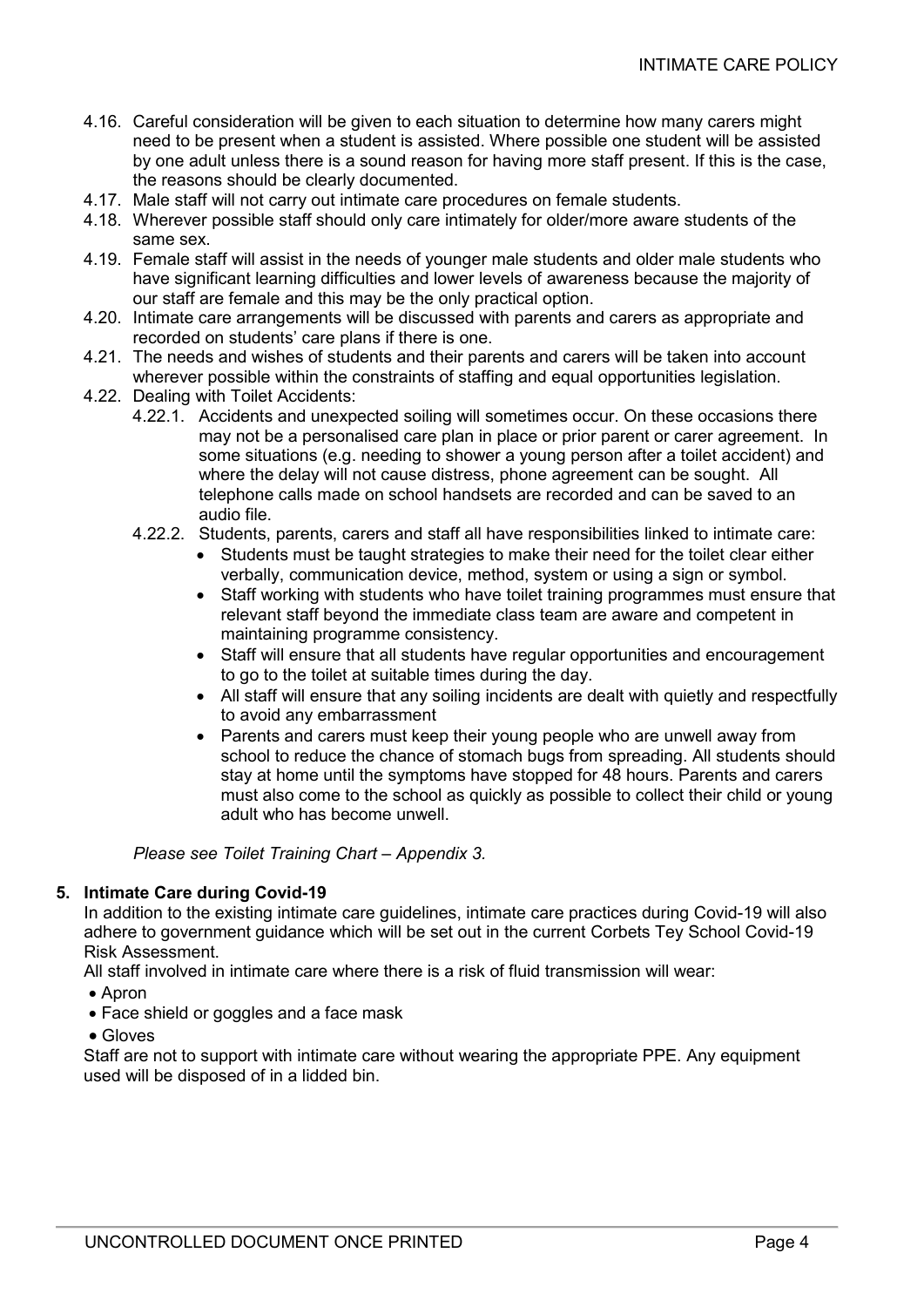# **6. The Protection of Students**

- 6.1. London Child Protection Procedures and Working Together Statutory Guidance will be accessible to staff and will be adhered to. In respect of young adults in our care the guidelines set out in the London Multi Agency Adult Safeguarding Policy and Procedures and the school Safeguarding Adults at Risk Policy in conjunction with the Mental Capacity Policy will be adhered to. The staff responsibilities and behaviours described within the Safeguarding Code of Practice (sections 20 & 21) will also be followed.
- 6.2. All students will be taught personal safety skills carefully matched to their level of ability, development and understanding.
- 6.3. In the case of primary school pupils, it will usually be a female member of staff to cater for students of both sexes.
- 6.4. In the secondary part of the school as well as the Post 16 provision, discretion will be used to ensure that boys who have a higher level of awareness are only dealt with by male staff wherever possible.
- 6.5. Boys and young men with more severe learning difficulties and lower privacy awareness will be dealt with by known and trusted members of staff who may be female.
- 6.6. Male staff will deal with boys, but not girls of any age.
- 6.7. If a member of staff has any concerns about physical changes in a student's presentation, e.g. marks, bruises, soreness etc. s/he will immediately report concerns to the Designated Safeguarding Lead or deputies and add the concern to CPOMS.
- 6.8. No personal device should be used to record, take or share of images, video and audio on school premises at any time. No device with any capability to record an image should be taken into any toilet area or any area where intimate care may be carried out. The content of staff mobiles or other devices may be searched at any time as part of routine monitoring *(see mobile phone policy)*
- 6.9. If a student becomes distressed or unhappy about being cared for by a particular member of staff, the matter will be investigated and outcomes recorded.
- 6.10. Parent and carers will be contacted at the earliest opportunity as part of this process in order to reach a resolution.
- 6.11. Staffing schedules will be altered until the issue(s) are resolved so that the student's wellbeing and needs remain paramount. Further advice will be taken from outside agencies if necessary.
- 6.12. If a student makes an allegation against a member of staff, Child Protection/Safeguarding Adults/ Managing Allegations procedures will be followed
- 6.13. All staff will be required to confirm that they have read this policy based on the London Borough of Havering document 'Policy and Guidance for Staff who Provide Intimate Care for Students in Havering Schools' and informed of the need to refer to other policies the school may hold for clarification of practices and procedures.
- 6.14. All staff are required to sign an agreement annually that they have read the Havering Safeguarding Code of Conduct. Sections 20 and 21cover the responsibilities and acceptable behaviour of all staff with regard to Intimate Care and Personal Care. All staff should be aware of the code of conduct and follow the guidance at all times.

### **7. Working with Parent and Carers**

- 7.1. Partnership with parents and carers is an important principle in any educational setting and is particularly necessary in relation to students needing intimate care. Much of the information required to make the process of intimate care as comfortable as possible is available from parents and carers, including knowledge and understanding of any religious/cultural sensitivities.
- 7.2. Parents and carers should be encouraged and empowered to work with staff to ensure their young person's needs are identified, understood and met including Health Care plans and any other plans that identify the support of intimate care.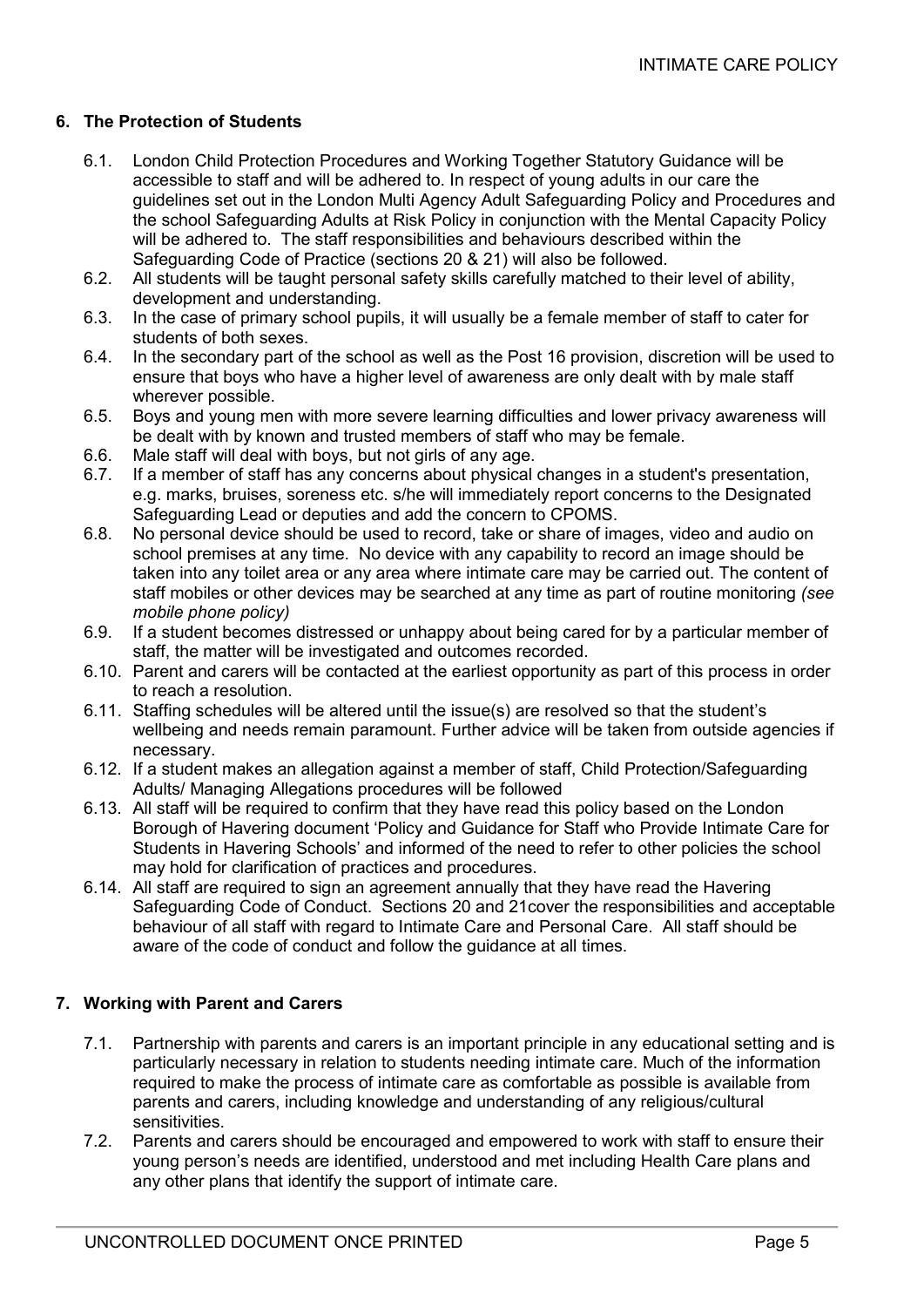- 7.3. The views of the student should be actively sought, wherever possible, when drawing up and reviewing formal arrangements.
- 7.4. Exchanging information with parents and carers is essential through personal contact, telephone or correspondence. However information concerning intimate care procedures should not be recorded in home communication books as it may contain confidential information that could be accessed by people other than the parent and carers and staff member.

### **8. Intimate Care Permission**

8.1. Where intimate care is required, parents and carers will be asked to give signed permission for this to take place. Procedures should be agreed in discussion with the student, parent or carer, class staff and any relevant health personnel. This should aim for consistency of practice between home and school or college. E.g. A student preferring to stand up while a nappy is changed. Where specialist intimate care is required such a student with a catheter, stoma etc… or there is a need for hoisting, the student will have a written health care plan signed by school, the parent/carer and the school nurse.

### **9. Links with other Agencies**

9.1. Positive links with other agencies will enable plans to take account of the knowledge, skills and expertise of other professionals and will ensure that well-being and development remains paramount.

### **10. Student Voice**

- 10.1. Students will be allowed to express a preference regarding the choice of his/her staff carer and sequence of care, subject to their age and understanding. It may be possible to determine preferences or wishes by observation of reactions to the intimate care.
- 10.2. It is the responsibility of all staff caring for a student to ensure they are aware of the preferred method and level of communication. Communication methods may include words, signs, symbols, AAC body movements and eve pointing.
- 10.3. To ensure effective communication, staff should ascertain the agreed method of communication and identify this in any agreed Intimate Care Plan.
- 10.4. Appropriate terminology for private parts of the body and functions to be used by staff, which should be in line with our RSE curriculum and agreed vocabulary.
- 10.5. Where there is any doubt that a child or young adult is able to make an informed choice on these issues, parent and carers can be in the best position to act as advocates.

### **11. Recruitment**

- 11.1. Parents and carers must feel confident that relevant staff have been carefully vetted and trained helping to avoid potentially stressful areas of anxiety and conflict.
- 11.2. Recruitment and selection of candidates for posts involving intimate care should be made following the usual Enhanced Disclosure and Barring Scheme (DBS) with child or adult barring checks (as appropriate), equal opportunities and employment rights legislation.
- 11.3. Candidates must be made fully aware of what will be required and detailed in their job description before accepting the post. Willingness to carry out intimate care will be established during the interview process.
- 11.4. Enquires should be made into any restrictions the candidates may have which will impede their ability to carry out the tasks involved. This will enable employers to identify and provide necessary support and adjustments that are practical.
- 11.5. Wherever possible, staff should work with students of the same sex in providing intimate care, especially for senior students respecting their personal dignity at all times.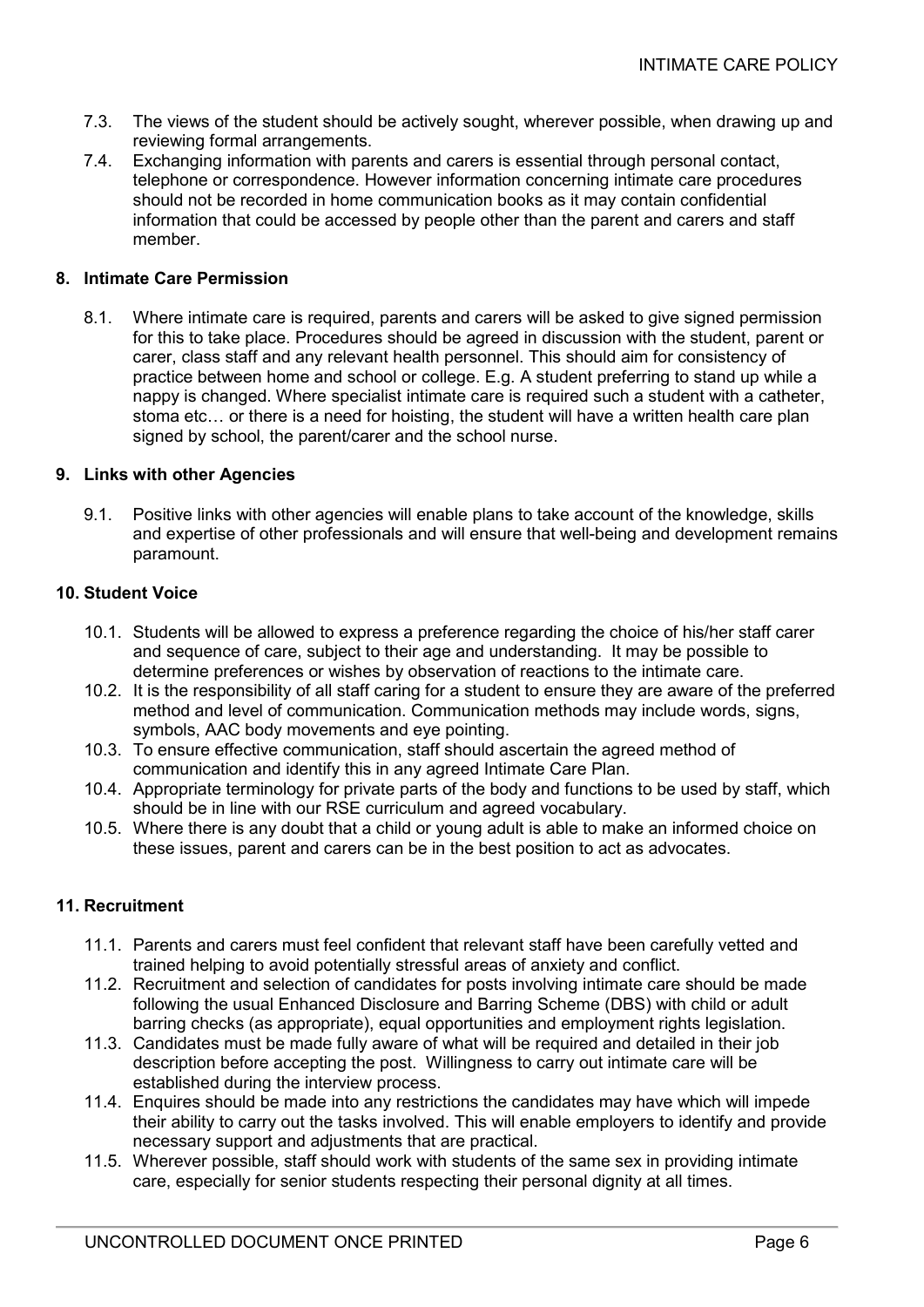- 11.6. Trained staff should be available to substitute and undertake specific intimate care tasks in the absence of the appointed person.
- 11.7. Intimate care can only be provided by those who have been appropriately trained and have specifically indicated a willingness to do so, either as part of their agreed job description or other arrangements.

# **12. Staff Development**

- 12.1. Staff must receive Child Protection training annually and if relevant, adult safeguarding training.
- 12.2. Staff must be trained in the specific types of intimate care that they carry out and fully understand the intimate care policy and guidelines within the context of their work.
- 12.3. Where appropriate staff must receive moving and handling training at regular intervals.
- 12.4. Newly appointed staff should be closely supervised until completion of a successful probationary period.
- 12.5. Whole school staff training should foster a culture of good practice and a whole school approach to intimate care.
- 12.6. It is imperative for school and staff to keep a dated record of all training undertaken. Staff Child Protection and Adult Safeguarding training is recorded on the Single Central Record (SCR)
- 12.7. The following guidelines should be used in training senior staff and those identified to support intimate care. Senior staff members should be able to;
	- 12.7.1. Ensure that sensitive information is only shared with those who need to know, such as parents and carers, members of staff specifically involved with the young person. Other personnel should only be given information that keeps the student safe.
	- 12.7.2. Consult parents and carers about arrangements for intimate care
	- 12.7.3. Ensure staff are aware of the set procedures; the Child Protection Policy and Safeguarding Adults at Risk Policy (if applicable), Safeguarding Code of Conduct, Health & Safety Policy, etc.
	- 12.7.4. Ensure staff understand the needs of refugees, asylum seekers and students from different racial and cultural backgrounds. Specialist advice should be sought when necessary.
	- 12.7.5. Ensure staff know who to ask for advice if they are unsure or uncomfortable about a particular situation.
	- 12.7.6. Ensure staff know of the whole school approach to intimate care.
	- 12.7.7. Wherever possible, avoid using staff involved in intimate care, in the delivery of sex education, as an additional safeguard to both staff and students involved. In addition identified staff members should be able to:
		- Identify and use a communication system that the student is most comfortable with.
		- 'Read' messages a student is trying to convey.
		- Communicate with and involve the student in the intimate care process.
		- Offer choices, wherever possible.
		- Develop, where possible, greater independence with the procedure of intimate care.
		- Maintain confidentiality with students who discuss elements of their intimate care unless it is a child protection or adult safeguarding issue when child protection or adult safeguarding procedures must be followed.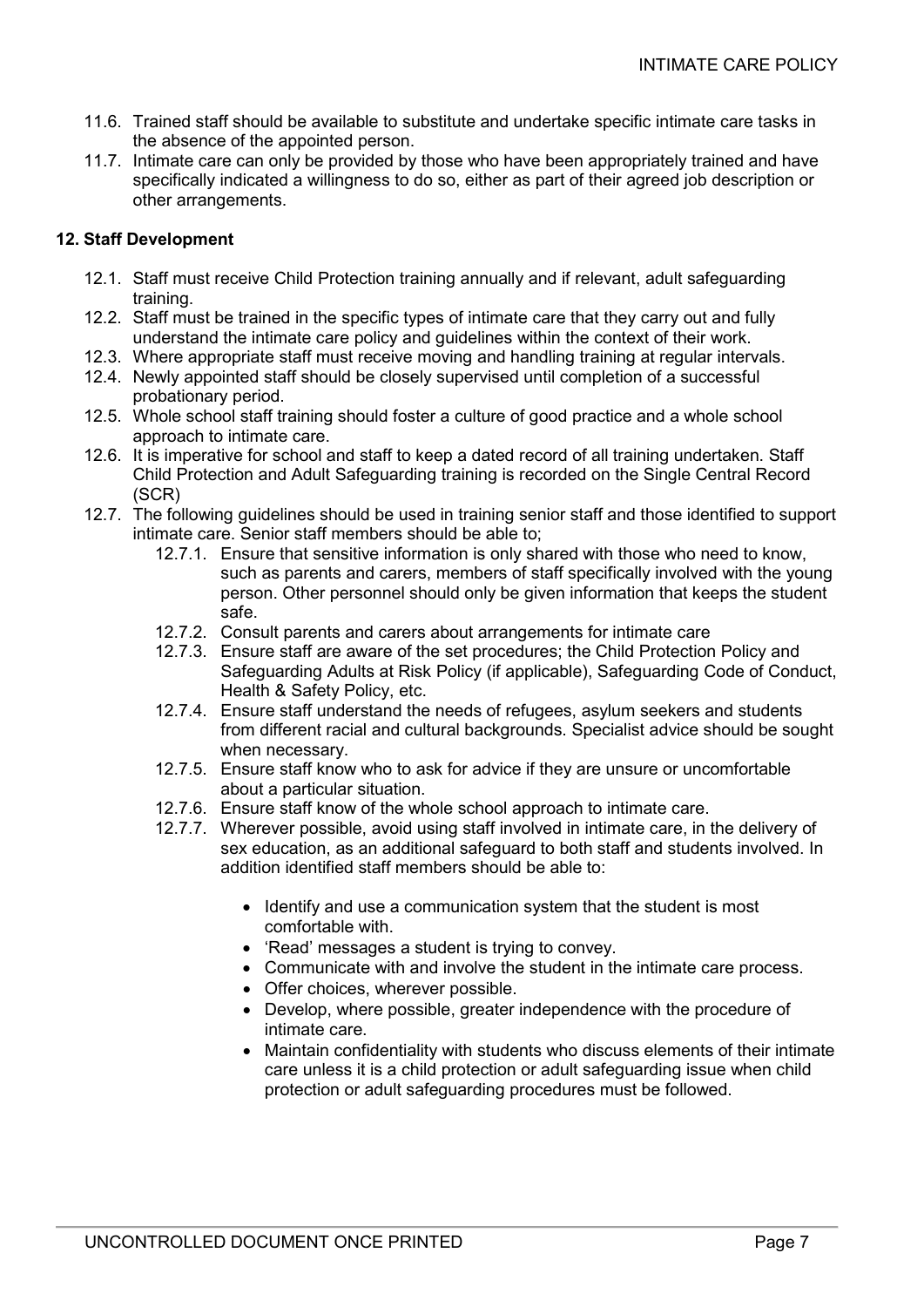#### **13. Environmental Considerations**

- 13.1. When students need intimate care facilities, reasonable adjustments will need to be made. Where a purpose built toilet is not available, the use of a screen to make the area private is acceptable.
- 13.2. Where long-term incontinence or a disability requiring regular intimate care is present, the school will require specially adapted facilities. Specialist advice from medical or therapy staff may be required when considering space, heating, ventilation and lighting.
- 13.3. Additional considerations may include:
	- 13.3.1. Facilities with hot & cold running water.
	- 13.3.2. Protective clothing including disposable protective gloves provided by the school, please see Section 5: Intimate Care during Covid-19
	- 13.3.3. Labelled lidded bins for the disposal of wet & soiled nappies/pads (soiled items being 'double bagged' before being placed in bin).
	- 13.3.4. Waste for incineration (e.g. needles, catheters etc) -contact London Borough of Havering for further details.
	- 13.3.5. Supplies of suitable cleaning materials; anti-bacterial spray, sterilising fluid, deodorisers, anti-bacterial hand wash, etc.
	- 13.3.6. Supplies of appropriate clean clothing, nappies, disposal bags and wipes.
	- 13.3.7. Changing mat or changing bench.
	- 13.3.8. An effective system identified to alert staff for help in emergency

#### **14. Invasive Procedures**

14.1. It is compulsory that two adults are present when invasive procedures (e.g. administering Rectal Diazepam) are performed. Whilst this may be seen as providing protection against a possible allegation against a member of staff, it further erodes the privacy of the student so care must be taken to protect the young person's dignity at all times.

#### **15. Vulnerability to Abuse**

- 15.1. Students should be encouraged to recognise and challenge inappropriate assistance and behaviour that erodes their dignity and self-worth. Staff should be encouraged to listen to the student at all times.
- 15.2. It is essential that all staff are familiar with the school's Child Protection Policy and Procedures, Safeguarding Adults at Risk Policy (if applicable), Safeguarding Code of Conduct, Working Together to Safeguard Children, Keeping Children Safe in Education, the London Child Protection Procedures and local procedures for Managing Allegations Against Staff and London Multi Agency Adult Safeguarding Policy and Procedures. All staff must read the latest version of Keeping Children Safe in Education Part 1.
- 15.3. The following are factors that can increase vulnerability.
	- 15.3.1. Young people who need help with intimate care are statistically more vulnerable to exploitation and abuse.
	- 15.3.2. Young people with disabilities may have less control over their lives than others.
	- 15.3.3. Young people who need help with intimate care do not always receive sex and relationship education and may therefore be less able to recognise abuse.
	- 15.3.4. Young people who need help with intimate care may experience multiple carers.
	- 15.3.5. Young people who need help with intimate care may not be able to distinguish between intimate care and abuse.
	- 15.3.6. Young people who need help with intimate care may not be able to communicate.
- 15.4. If a student is hurt accidentally they should be reassured immediately and the staff member should check that they are safe. The incident must be reported immediately to the Designated Safeguarding Lead or one of the safeguarding deputies and entered on CPOMS.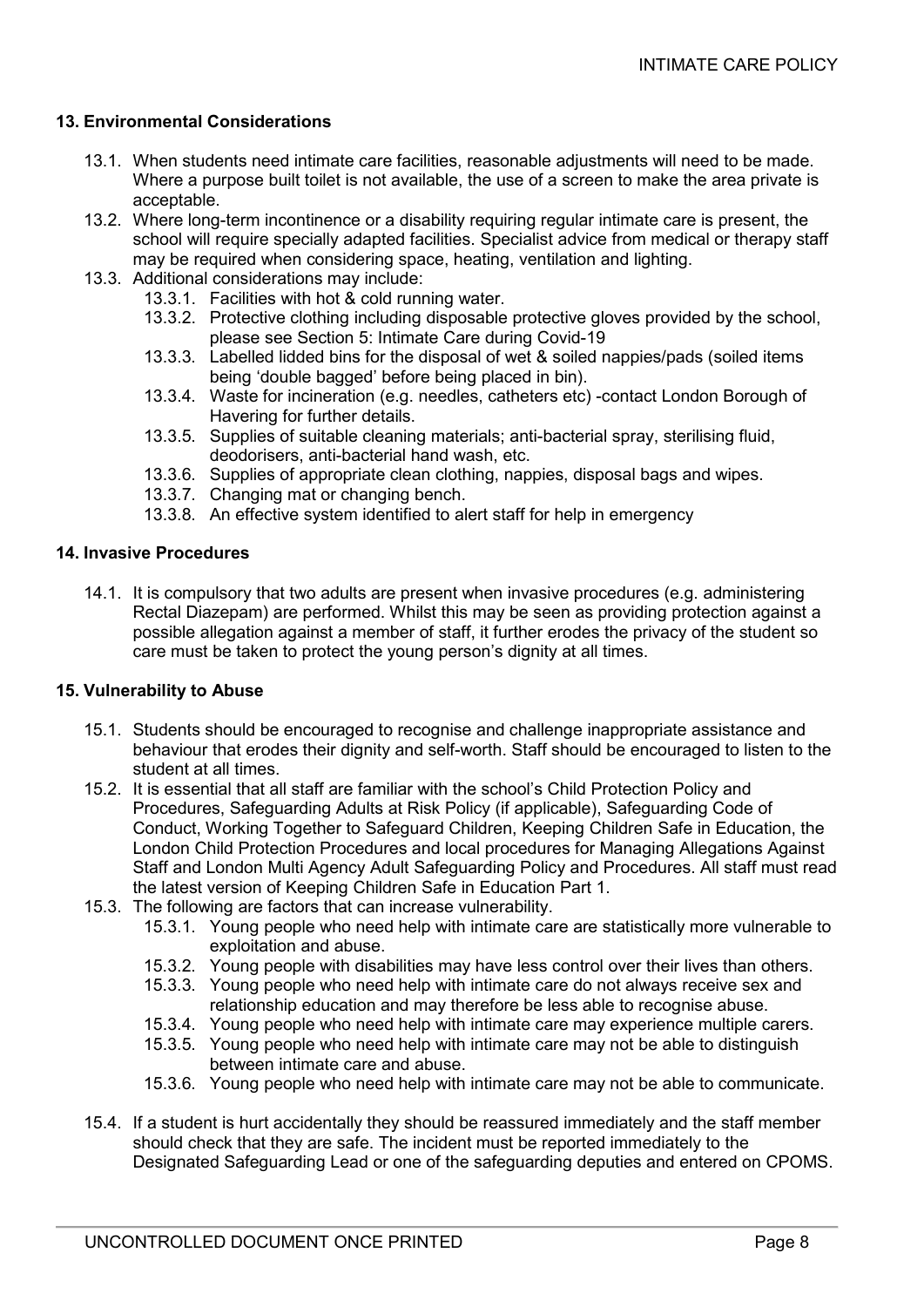15.5. If a child or young adult appears sexually aroused, misunderstands or misinterprets an action or instruction, the incident should be reported immediately to Designated Safeguarding Lead or one of the safeguarding deputies and entered on CPOMS.

## **16. Allegations of Abuse**

- 16.1. All staff working in intimate situations with students can feel particularly vulnerable. The school policies can help to reassure both staff involved, and parents and carers of students receiving intimate care.
- 16.2. If the behaviours of a student cause staff members to feel uncomfortable a care plan should be amended to state two staff members at all times.
- 16.3. Action should be taken immediately should there be a discrepancy of reports between a student and member of staff, particularly with reference to time spent alone together.
- 16.4. It is advised that the support role be changed as quickly as possible, should such a discrepancy occur, and then reviewed on a regular basis.
- 16.5. Where there is an allegation of abuse, the guidelines in the London Borough of Havering Managing Allegations Child Protection Procedures should be followed by the Designated Safeguarding Lead or one of her deputies or in the case of adult students the guidelines in the Protecting Adults at Risk: London Multi-Agency Policy and Procedures to Safeguard Adults from Abuse should be followed. Both these documents detail the protocols followed by the London Borough of Havering multi-agency departments when responding to a referral or alert of abuse or neglect.

# **17. Toileting Procedures**

- 17.1. If the intimate care agreement has been agreed and signed by a parent or carer, it is acceptable for only one member of staff to assist unless there is an implication for safe moving and handling of the student
- 17.2. The staff involved in the intimate care/toileting should consider the following;
	- 17.2.1. Location of the plan for reference, ensuring discretion and confidentiality.
	- 17.2.2. Location of recording procedures, ensuring discretion and confidentiality.
	- 17.2.3. Necessary equipment & waste disposal see environmental advice.
	- 17.2.4. Clear labelling of equipment and procedures (e.g. wipe table after use).

### **18. Health and Safety Issues**

18.1. Barrier materials will always be used (e.g. disposable gloves). Appropriate lifting and handling procedures will be followed when necessary.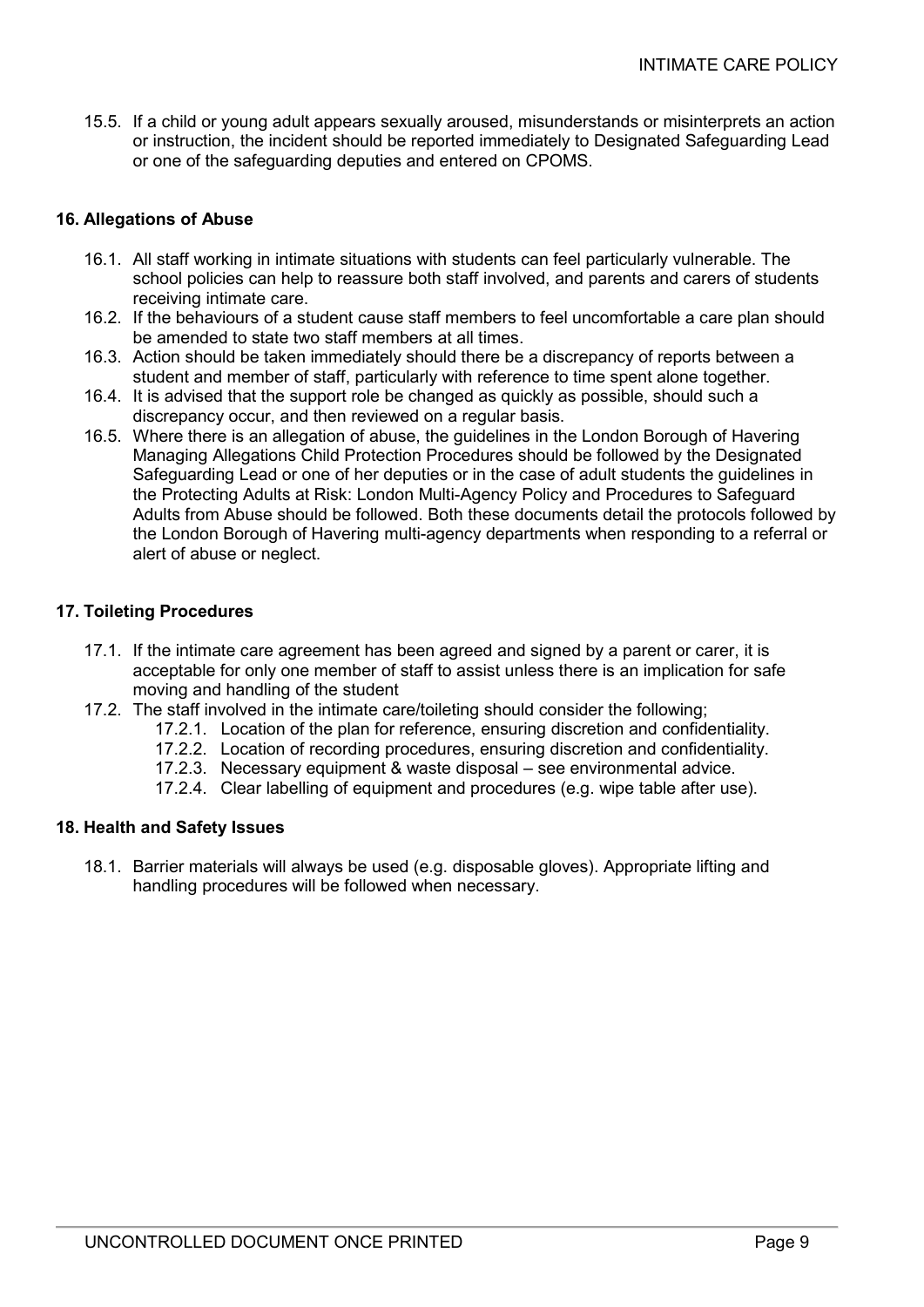# **Intimate Care Easy Read**

|       | Sometimes students need help with their personal<br>care and hygiene                                           |
|-------|----------------------------------------------------------------------------------------------------------------|
|       | Staff at our school can help students if they need it                                                          |
|       | All staff are checked and trained so they are the right<br>people helping with personal care in the right ways |
|       | We have policies and procedures on our website so<br>that staff know how they should help students             |
| 00000 | Students and parents or carers can say what they<br>want staff to do and not to do                             |
|       | They can also say who they want to help them                                                                   |
|       | Staff always respect dignity, privacy and welfare of<br>the young person                                       |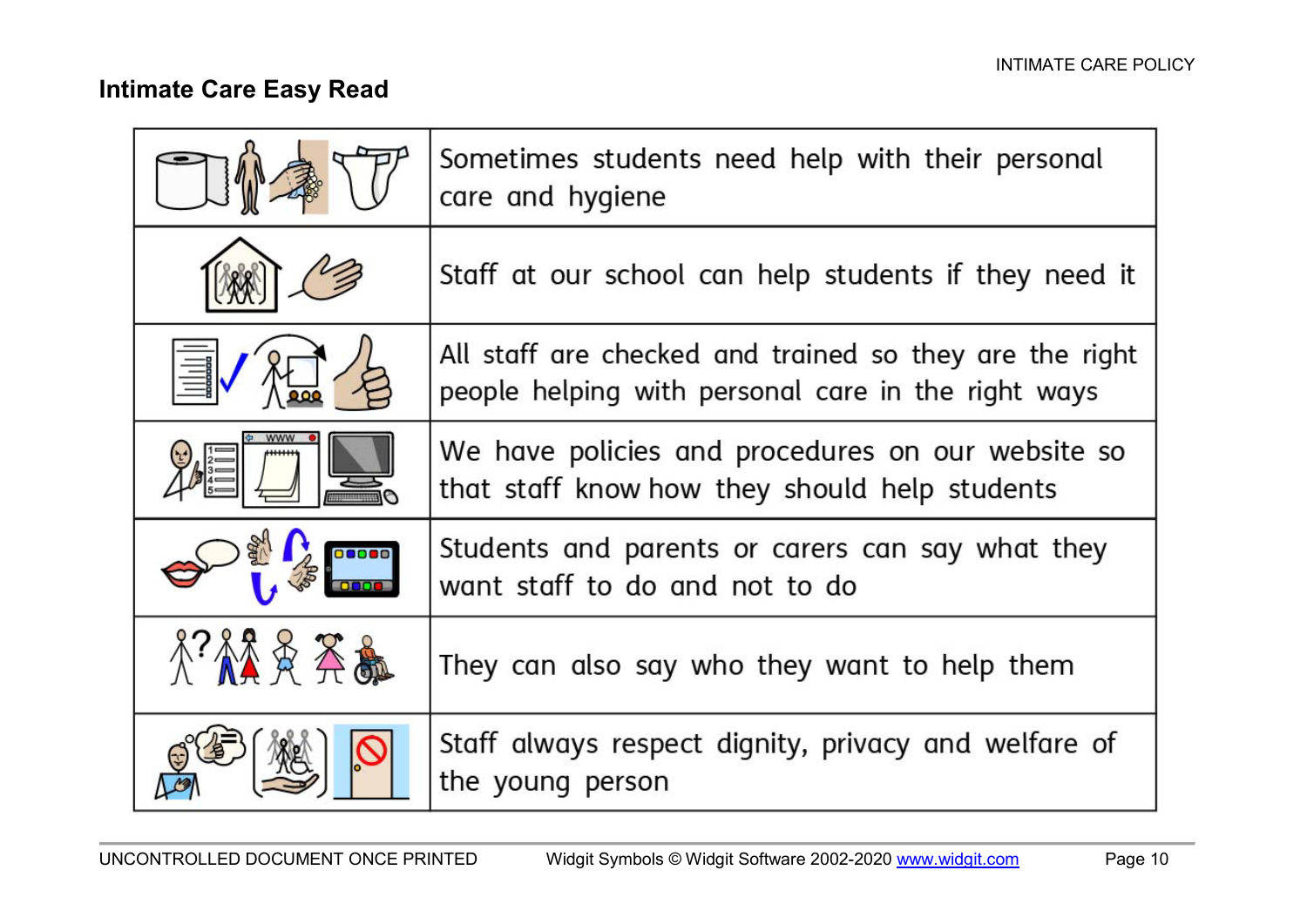| The school has specialist rooms and equipment to use                                                         |
|--------------------------------------------------------------------------------------------------------------|
| The school will make sure there are the right<br>equipment and supplies available                            |
| Staff will ensure that any care is provided quietly and<br>respectfully to avoid any embarrassment           |
| Plans for Intimate Care can be drawn up and records<br>of all Intimate Care are kept                         |
| Parents or carers should read the Intimate Care Policy<br>and complete and sign the form to give their views |
| If anyone is concerned or unhappy about the care<br>provided there are staff they can tell                   |
| They are the Headteacher or her deputies who are<br>trained to help                                          |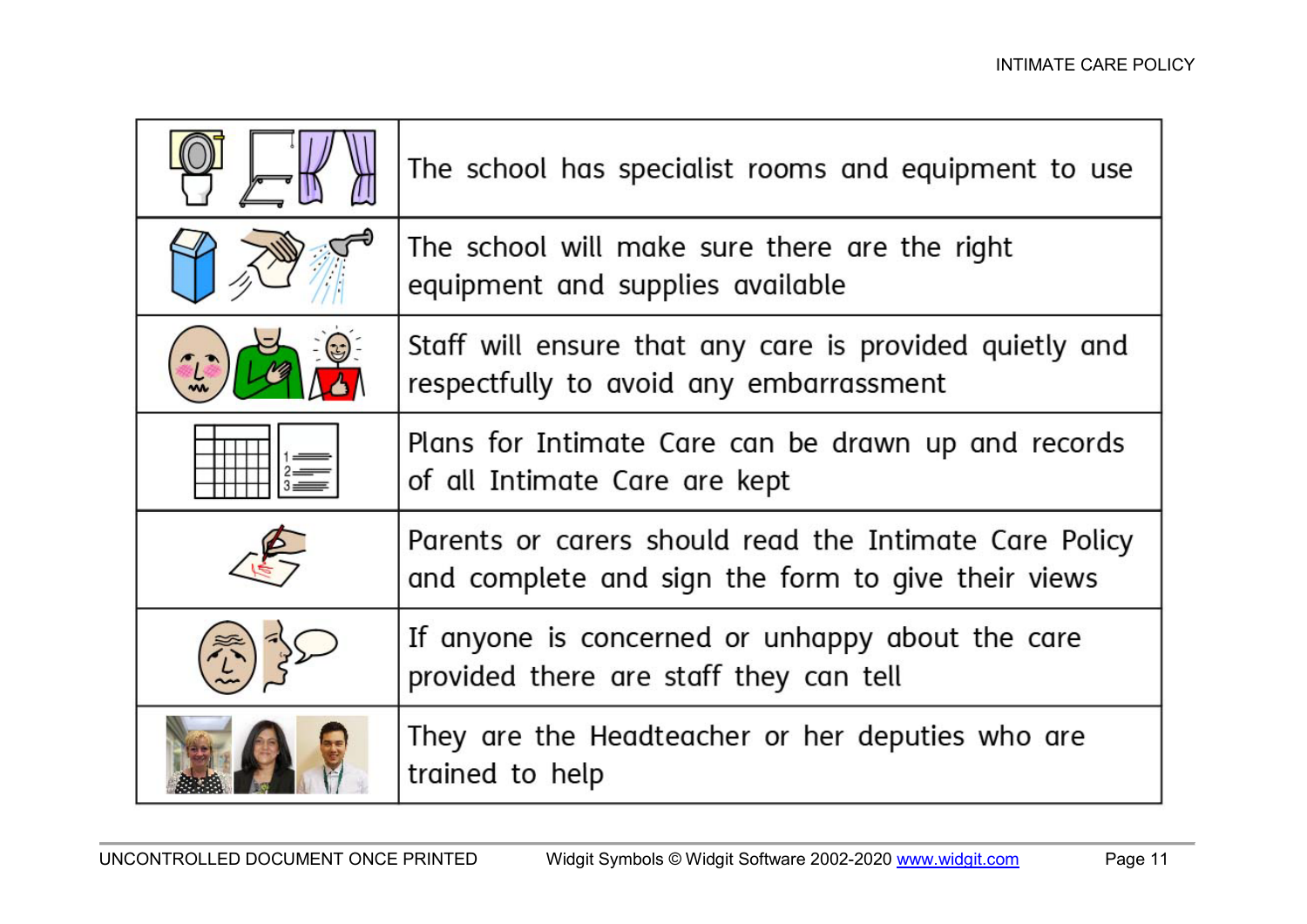# **APPENDIX 1**

# **Record of Intimate Care Intervention**

| <b>Student Name:</b>            |  |
|---------------------------------|--|
| Name of Support Staff Involved: |  |

| <b>Date</b> | <b>Time</b> | <b>Procedure</b> | <b>Staff Signature</b> | <b>Second Signature</b> |
|-------------|-------------|------------------|------------------------|-------------------------|
|             |             |                  |                        |                         |
|             |             |                  |                        |                         |
|             |             |                  |                        |                         |
|             |             |                  |                        |                         |
|             |             |                  |                        |                         |
|             |             |                  |                        |                         |
|             |             |                  |                        |                         |
|             |             |                  |                        |                         |
|             |             |                  |                        |                         |
|             |             |                  |                        |                         |
|             |             |                  |                        |                         |
|             |             |                  |                        |                         |
|             |             |                  |                        |                         |
|             |             |                  |                        |                         |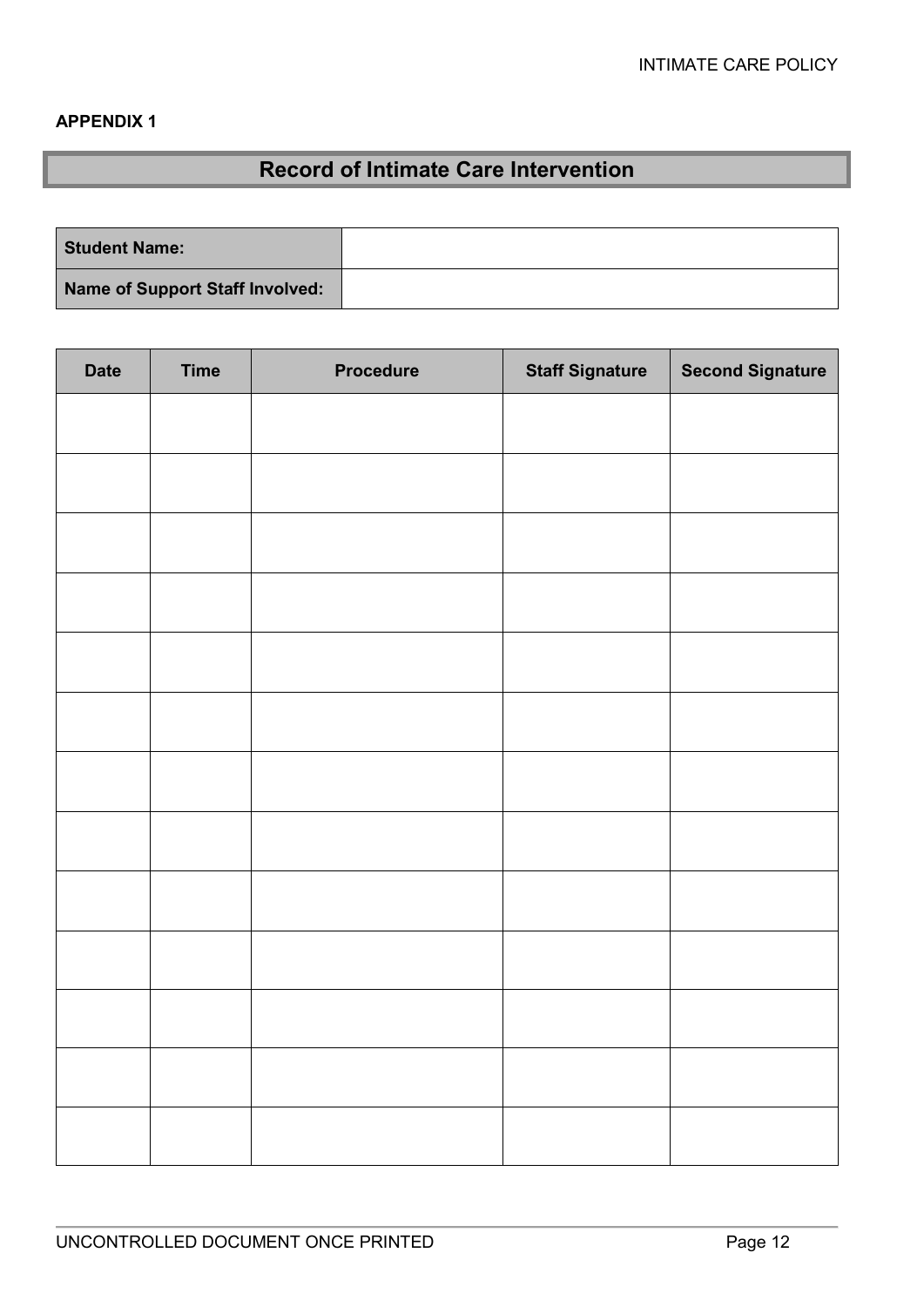# **Agreement for the Provision of Intimate Care**

Dear Parent or Carer,

There may be occasions when your young person may need support with intimate care routines.

We have drawn up an Intimate Care Policy, which is available on the school website [www.corbetsteyschool.org.uk.](http://www.corbetsteyschool.org.uk/)

This policy sets out the procedures we have in place to ensure that all intimate care and any specific needs are met in a professional and dignified manner at all times.

We always take the views of the child or young person into account with regard to intimate care they receive and would like to obtain you views also using the form below.

Please sign and return the slip below to indicate your preference with regard to intimate care and agree to the school carrying out 'intimate care' procedures when necessary.

FAO: Class Teacher

I have read a copy of the School's Intimate Care Policy.

I agree to the school carrying out 'intimate care' on my son/daughter when necessary

I would like to discuss this further with the school

*Please tick*

| Signed:              |  |
|----------------------|--|
| Name:                |  |
| <b>Student Name:</b> |  |
| Date:                |  |